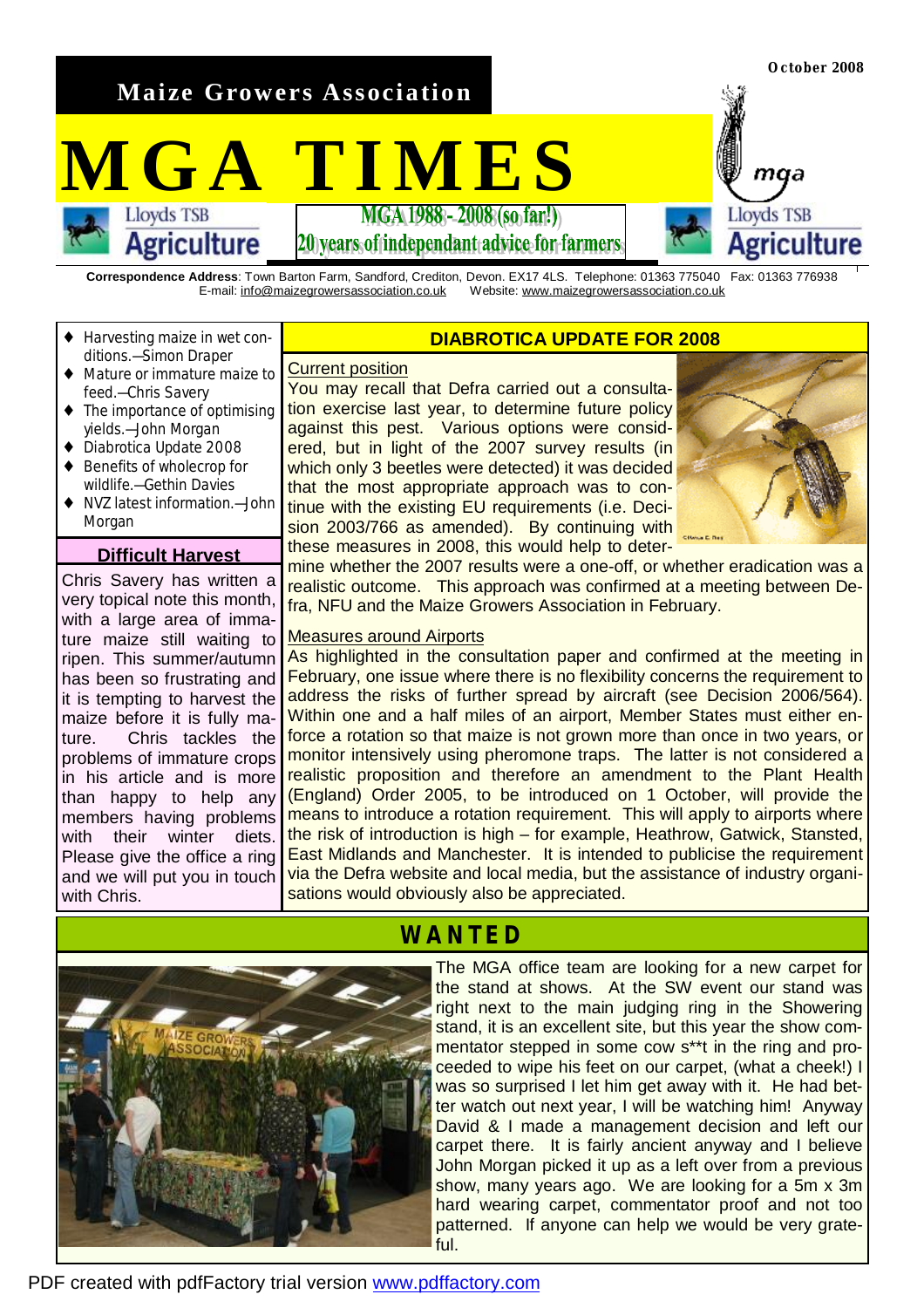### **WHOLECROP CEREALS BEAT MAIZE AND GRASS SILAGE FOR WILDLIFE**

A three-year trial across farms in Cheshire and Shropshire, run by the RSPB in association with Harper Adams and Reading University and funded by DEFRA, has been comparing the agronomic and wildlife merits of different livestock silages. The trial compared grass, maize, winter-wheat and spring-barley wholecrop. Key observations to note were that

- Through the summer, all cereal treatments were strongly preferred by a wide range of farmland birds, although swallows markedly favoured the spring barley over winter wheat.
- Through the winter, the retained spring barley stubbles had far greater usage by birds of conservation priority (eg yellowhammers, skylark and reed buntings), than winter wheat (where the stubble was not retained), maize or grass.
- Maize and grass silage were little used by most priority farmland birds which was explained by a lack of seeding plants and invertebrates (plus a difficulty in accessing available food in dense grass silage). Maize was generally intermediate between grass and cereals in its use. The only groups of birds that favoured grass silage fields as a foraging habitat were soil-invertebrate feeding species like thrushes and crows during the winter.

In summary**,** the replacement of some maize or improved grass silage with cereal-based wholecrop silage is likely to have major benefits for farmland birds. Particularly key to providing these benefits will be the retention of winter stubbles. Gethin Davies of the RSBP, who kindly brought this trial to our attention, is keen to point out that several options exist within the Entry Level Scheme (ELS) to gain points for the positive management of cereal stubbles and wholecrop silage and we would urge members who are currently growing or are considering growing cereal wholecrop in the future be it spring or winter sown to investigate the ELS options.



For more details on this project and other ways of benefiting wildlife on livestock farms, please contact Gethin Davies. [gethin.davies@rspb.org.uk](mailto:gethin.davies@rspb.org.uk) or 01597 827416. Yellow Hammer

# **Masstock SMART FARMING MAIZE MASTER** drill after maize

50% diploid Italian ryegrass 50% tetraploid Italian ryegrass

Big 1<sup>st</sup> cut in May then back into maize OR 3 cuts then into arable Can keep for 2 years unlike Westerwolds Soaks up surplus N Reduces soil erosion Sow at 14 kg / acre

For further details contact Brendan Paul 07767 310454

### **Difficult Harvest**

Simon Draper has written a very useful article for this difficult autumn, not only advising best practice for the eventual harvest, but what to do to minimise runoff afterwards. We, as responsible maize growers, need to be vary aware of the potential risks of late harvested crops. Please endeavour to minimise the impacts by considering Simon's comments and if in doubt, contact Simon via the office on 01363 775040

or email

[info@maizegrowersassociation.co.uk](mailto:info@maizegrowersassociation.co.uk)